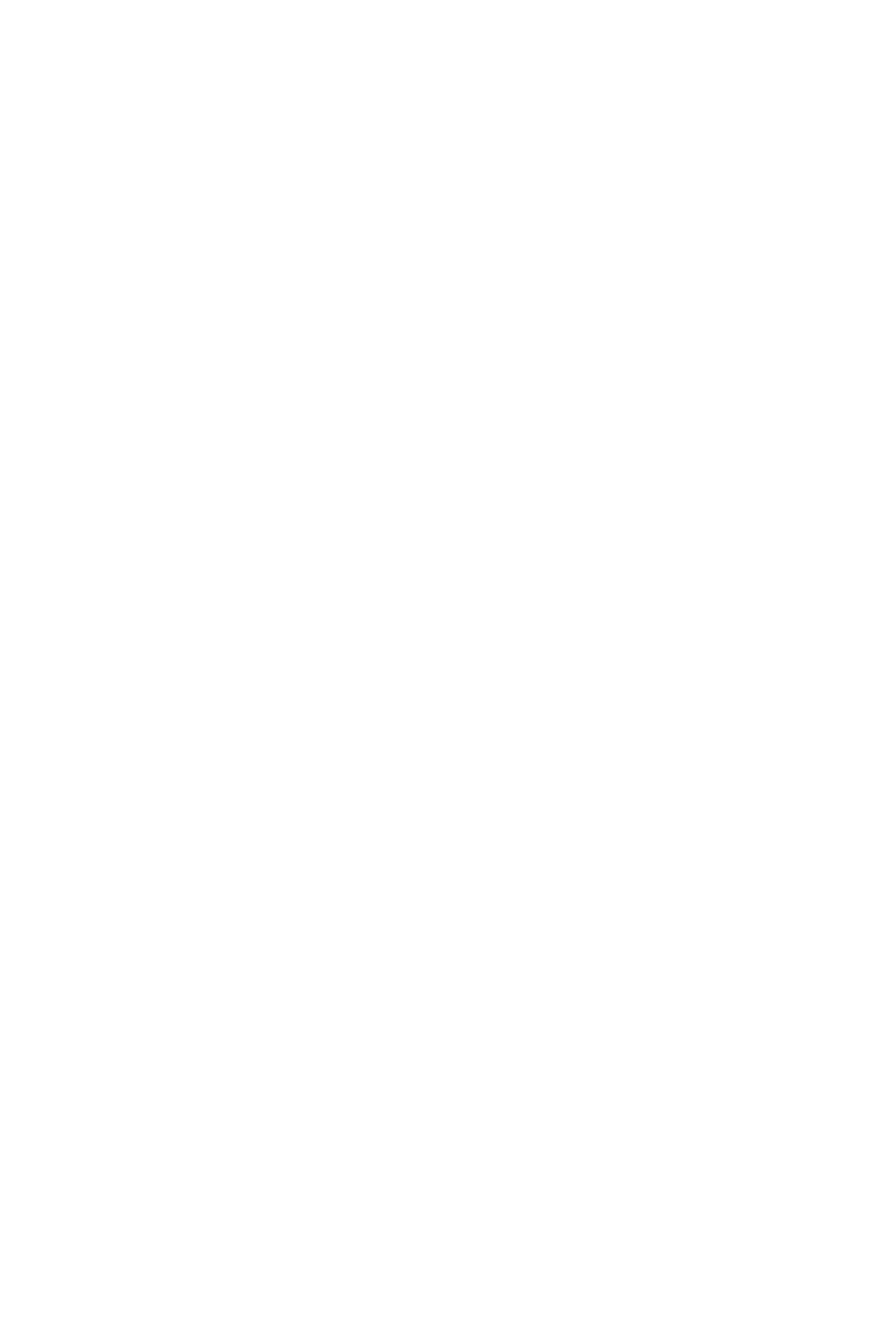#### **BSSF-3**

### **A PILGRIM'S DISTRESS**

#### **Four Common Spiritual Dilemma**

**By Lee Bee Teik**

#### **BYTE SIZE SOLID FOOD SERIES**

**For the Ordinary Believer**



**A Reconre Publication**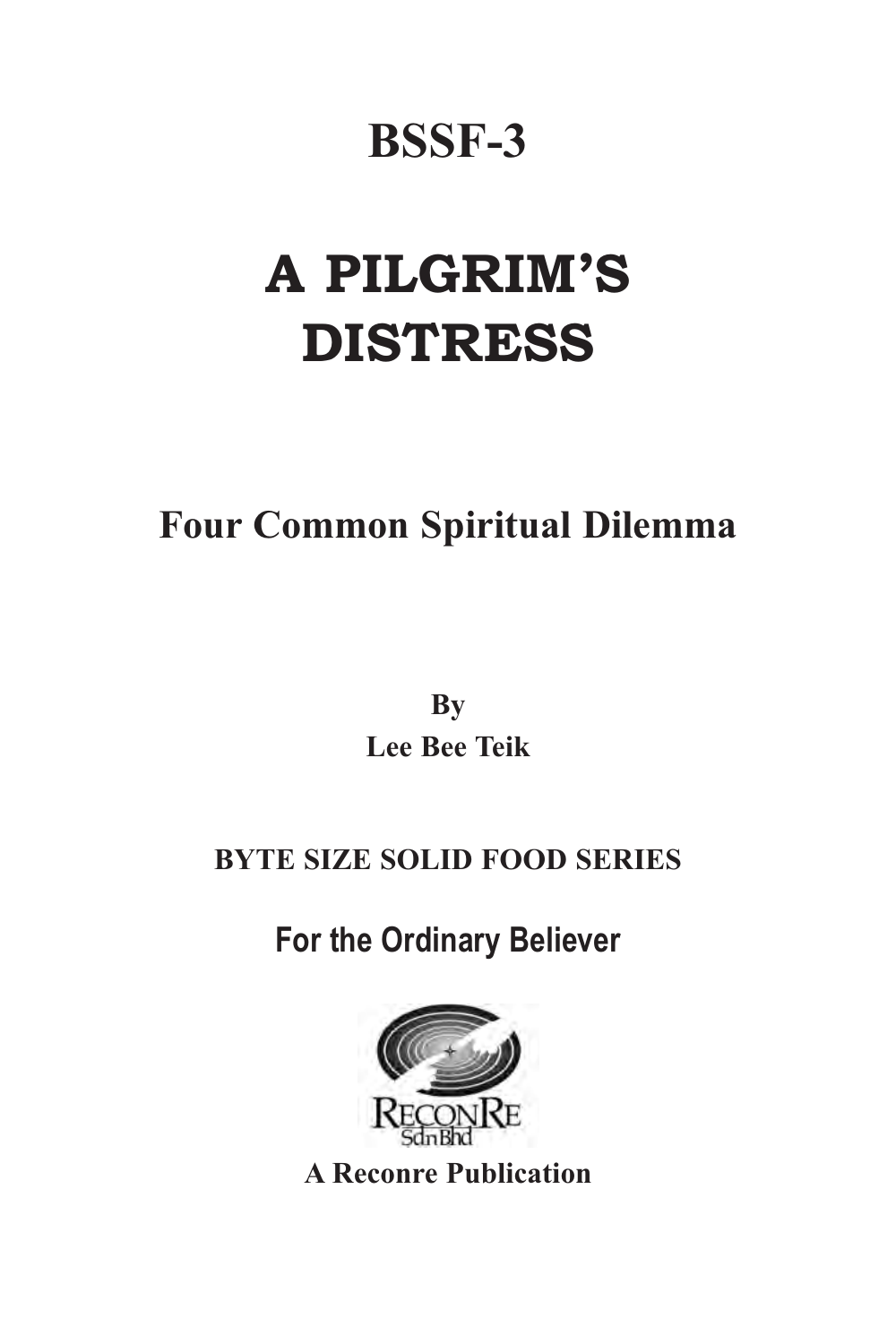Title: A Pilgrim's Distress – Four Common Spiritual Dilemma [Adapted from chapter 7 & 8 of *Friends of the Bridegroom* by Lee Bee Teik, used with permission.]

Author & Copyright: Lee Bee Teik 2006 ISBN : 978-983-9398-09-0 Layout & Design: Cornerstone Corporation Sdn Bhd Printer: Akitiara Corporation Sdn Bhd (390199-U)

All rights reserved. No part of this publication may be reproduced, stored in a retrieval system, or transmitted in any form, or by any means, without prior written permission of the author, nor be otherwise circulated in any form or binding or cover other than that in which it is published and without a similar condition being imposed on the subsequent purchaser. Enquiries to be directed to:

|    | The Publisher: Reconre Publication Sdn Bhd,      |
|----|--------------------------------------------------|
|    | P.O.Box 91, 70710 Seremban                       |
|    | Negri Sembilan, Malaysia                         |
|    | Email: reconcilor@reconre.com                    |
|    | website: www.reconre.com                         |
| Or |                                                  |
|    | The Distributor: Cornerstone Corporation Sdn Bhd |
|    | Tel: 03-77266335                                 |
|    | Email: inquiry@cornerstone-msc.com               |
|    | Website: www.cornerstone-msc.com                 |

Scripture taken from the HOLY BIBLE: INTERNATIONAL VERSION R. NIV R. Copyright c 1973, 1978, 1984 by International Bible Society. Used by permission of Zondervan Publishing House. The "NIV" and "New International Version" trademarks are registered in the United States Patent and Trademark Office by the International Bible Society.

Acknowledgement:

The author is grateful to Dr. D.A.Seamands for his written permission to use the lessons gleaned from his lectures on Pastoral Care and Counselling in the fall of 1991 at the Asbury Theological Seminary.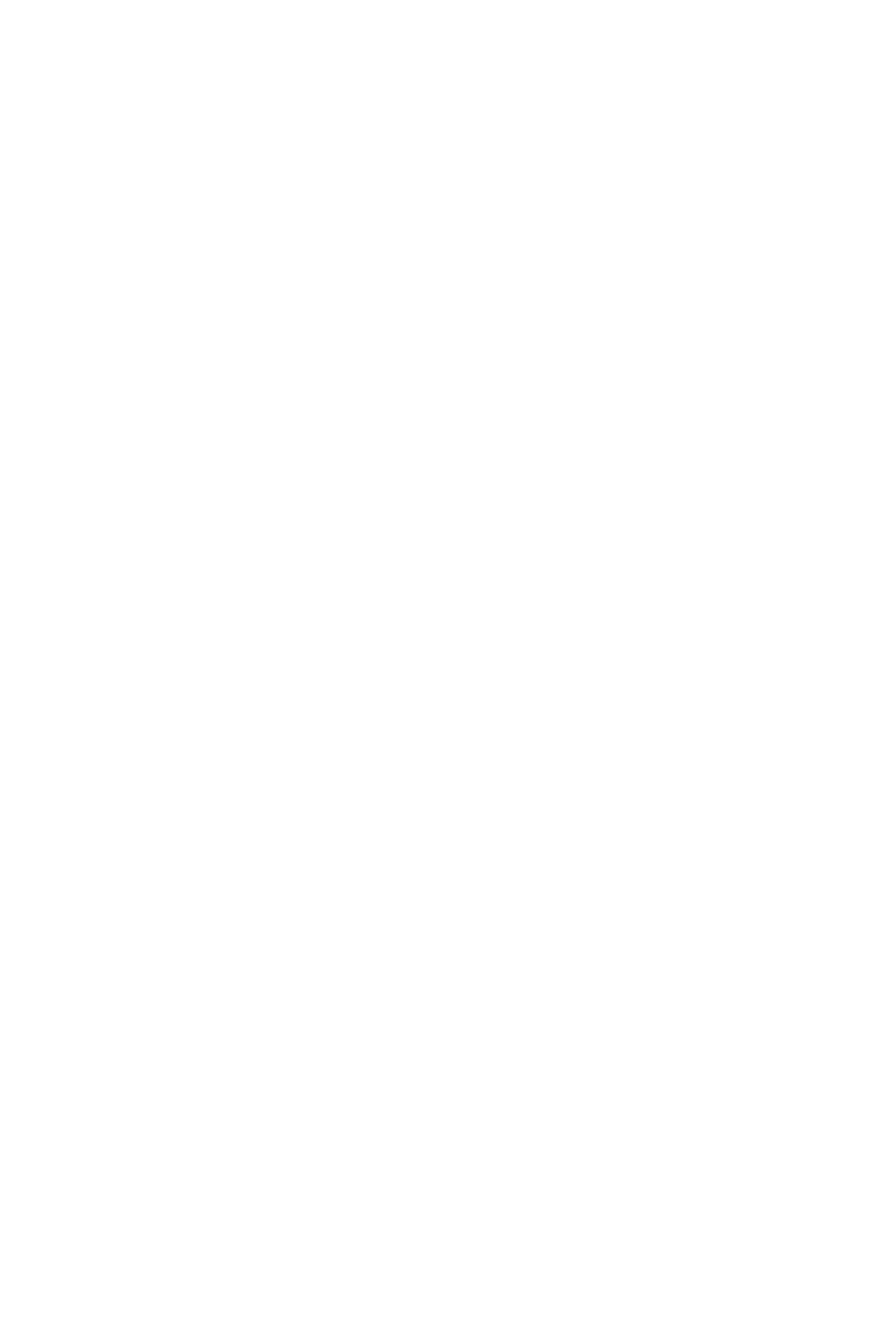#### **About the "Byte Size Solid Food Series"**

#### **Why Byte Size?**

A byte is a unit of information storage in computer chips which is already an accepted means of messaging technology since the late 20th century in Malaysia. *Byte size* also has the same sound as *bite size*, which is to imply that the BSSF Series is to reach readers with small chewable and digestible amounts of the sharing of God's word. The Reconre Team prays that you will have an enjoyable meal as you ponder on His word while reading through each title in the series.

#### **Why Solid Food?**

Living in a developing nation has its advantages and disadvantages, if hindsight assessment of more developed nations may be a guide. We are glad to discover more of God's creativity through mankind. However, in our hectic rush to advance in technological research, we may forget the One who alone has endowed us with the means to use and enjoy the fruits of our research. Therefore, this series of small books are the result of an effort to feed not only the minds but also the hearts and souls of readers so that they may fulfill God's vision of remaking them into His image. For this, we need the solid study and meditation of His word from the Bible, and not only the drinking of the milk of the first teaching when we first trusted Christ to be our Saviour and Lord.

The writer to the Hebrews reminds us in 5:11-14...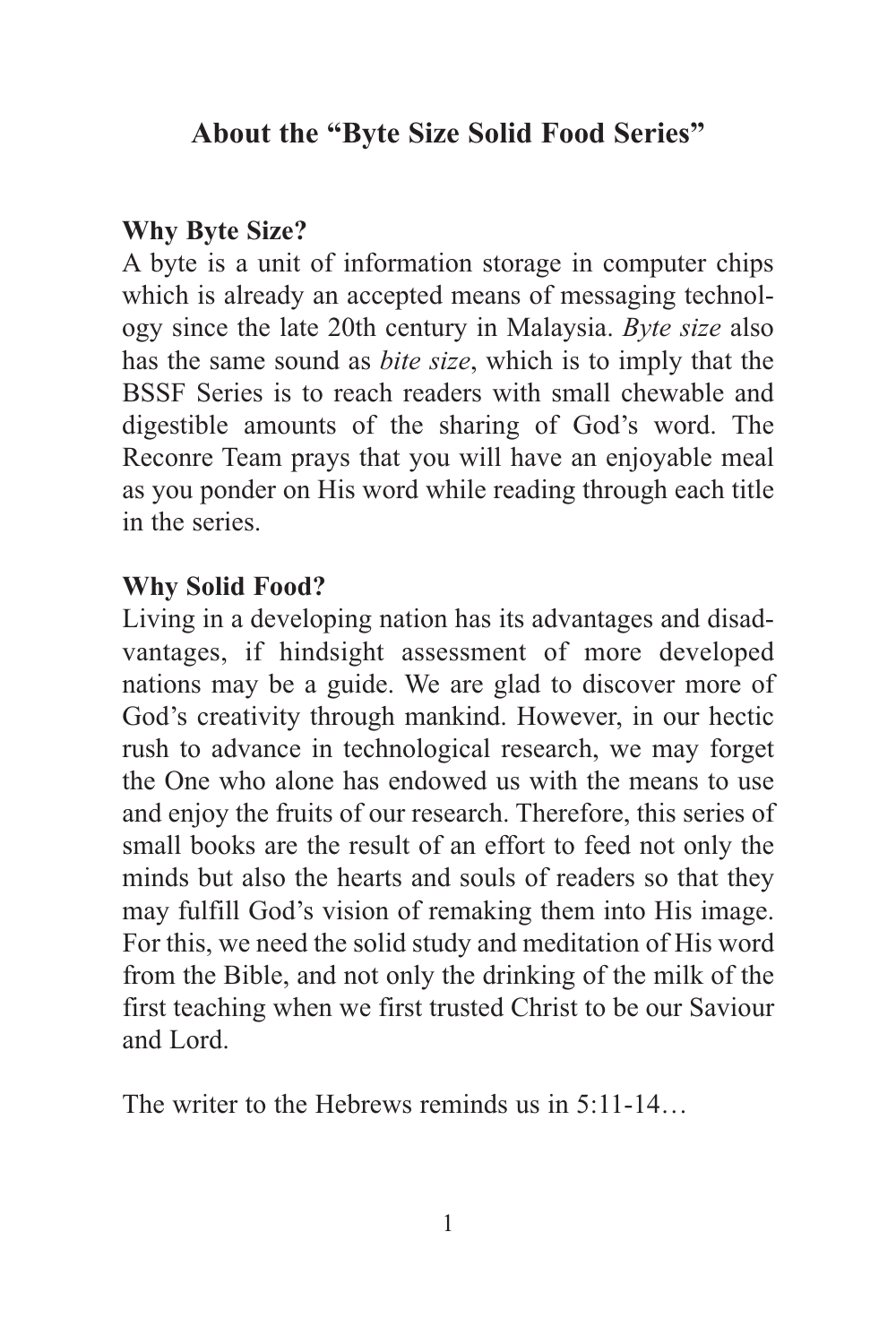*"We have much to say about this, but it is hard to explain because you are slow to learn. In fact, though by this time you ought to be teachers, you need someone to teach you the elementary truths of God's word all over again. You need milk, not solid food! Anyone who lives on milk, being still an infant, is not acquainted with the teaching about righteousness. But solid food is for the mature, who by constant use have trained themselves to distinguish good from evil."*

Reconre hopes that many other home grown writers and publishers will surface to contribute their solid food through the written word so that God's people in Malaysia will not remain or become spiritually anaemic. That the pen is mightier than the sword still holds true in many ways, I believe.

Finally, let us proclaim with Jude in :24…now,

*"To Him who is able to keep you from falling and to present you before His glorious presence without fault and with great joy – to the only wise God our Saviour be glory, majesty, power and authority, through Jesus Christ our Lord, before all ages, now and forevermore. Amen."*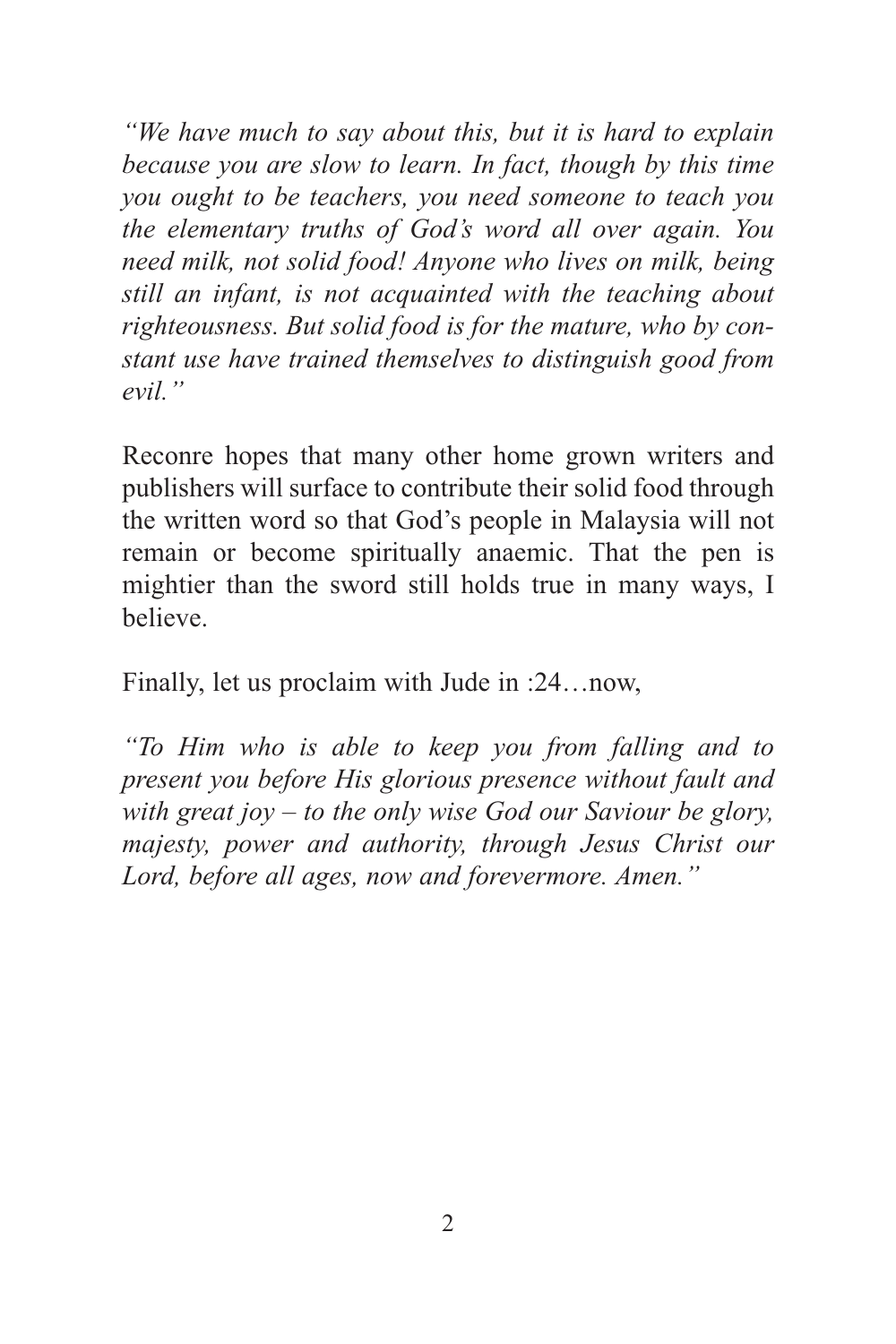#### **How to Use this Book**

- Take your time to read through the book.
- Pause to ponder in between.
- You may use the main text and later reflections for Personal/Group Study or during your Quiet Times alone with God.
- If used in a group, meet weekly or at any regular interval to share, pray and apply what you have learnt together.
- Suggestion for Personal Reflection:

Spend 30 minutes or more daily [depending on your nutritional deficiency or appetite] meditating on what you have read and talk to Him about it. Better still, take a few days off work and ponder on the reflections with Him by Your side. If you need a venue for this purpose, contact the Reconre staff at www.reconre.org in Malaysia.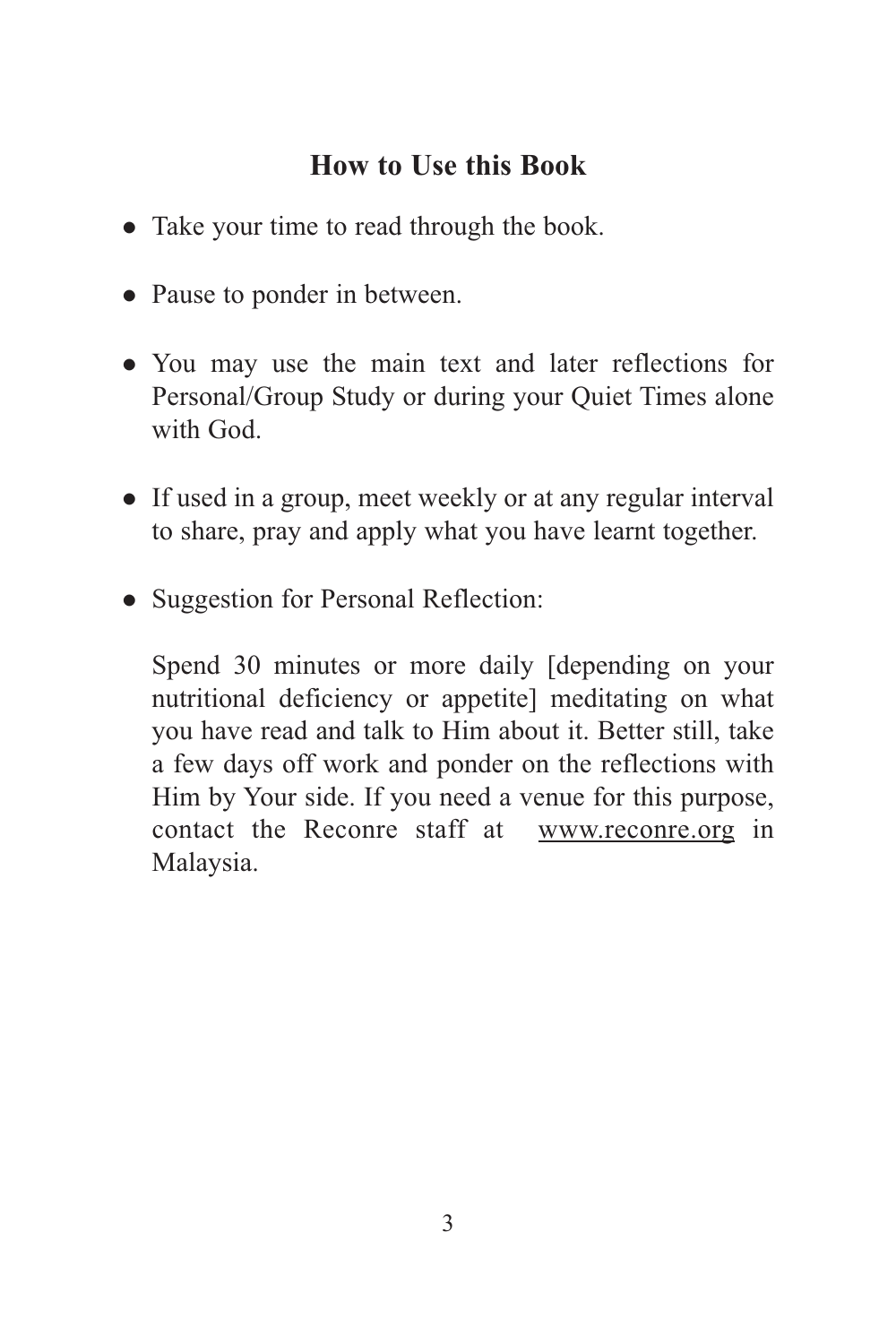#### **Come,**

**Let us Read…**

**Let us Listen…**

**Let us Ponder…**

**Let us Pray…**

**Let us Love, Trust & Obey…**

**JESUS!**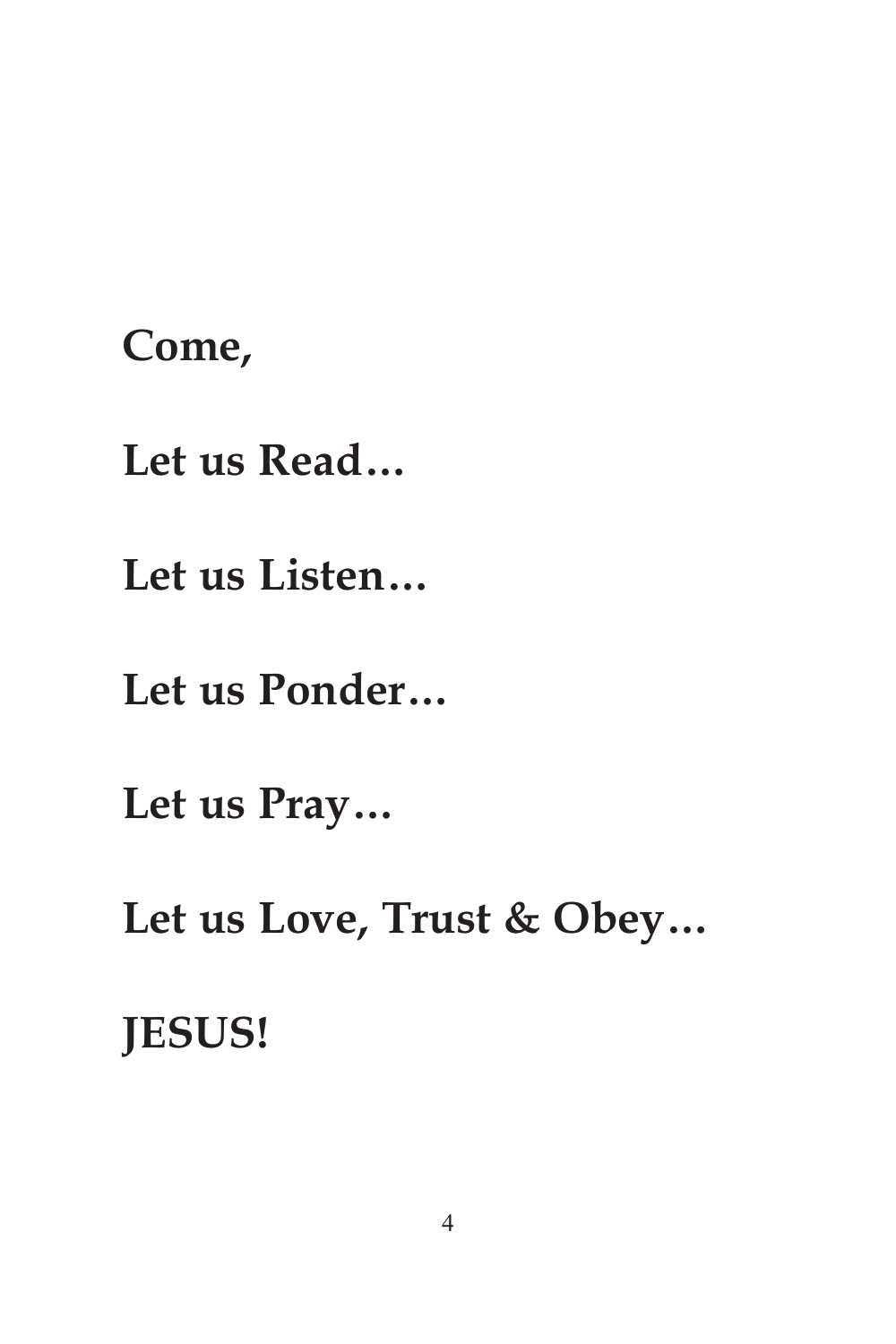#### **A Pilgrim's Distress**

#### **Four Common Spiritual Dilemma**

**Galatians 6:2,5**

*"Carry each other's burdens, and in this way you will fulfill the law of Christ... for each one should carry his own load."*

Many are the woes of humankind, and Christians do not seem to be exempted from them. When we read through the Bible, God seems to want us to know that well. Whether current personal problems are due to our personal sins, the sins of other people or to being in a broken world generally, we do agree that all of us face problems. This knowledge seems to increase as we grow older. How then do we respond to such a condition? One way is to feel defeated, grit our teeth and endure such inner struggles till all pain and sorrow will be no more. The other way is to try to understand what God may be saying to us about Him and us, about others and us and about ourselves, so that His abundant life in us will become increasingly real each day. So we pray, so read and so we ponder… May He be our Guide as we plot on along this journey of discovery together. Shalom!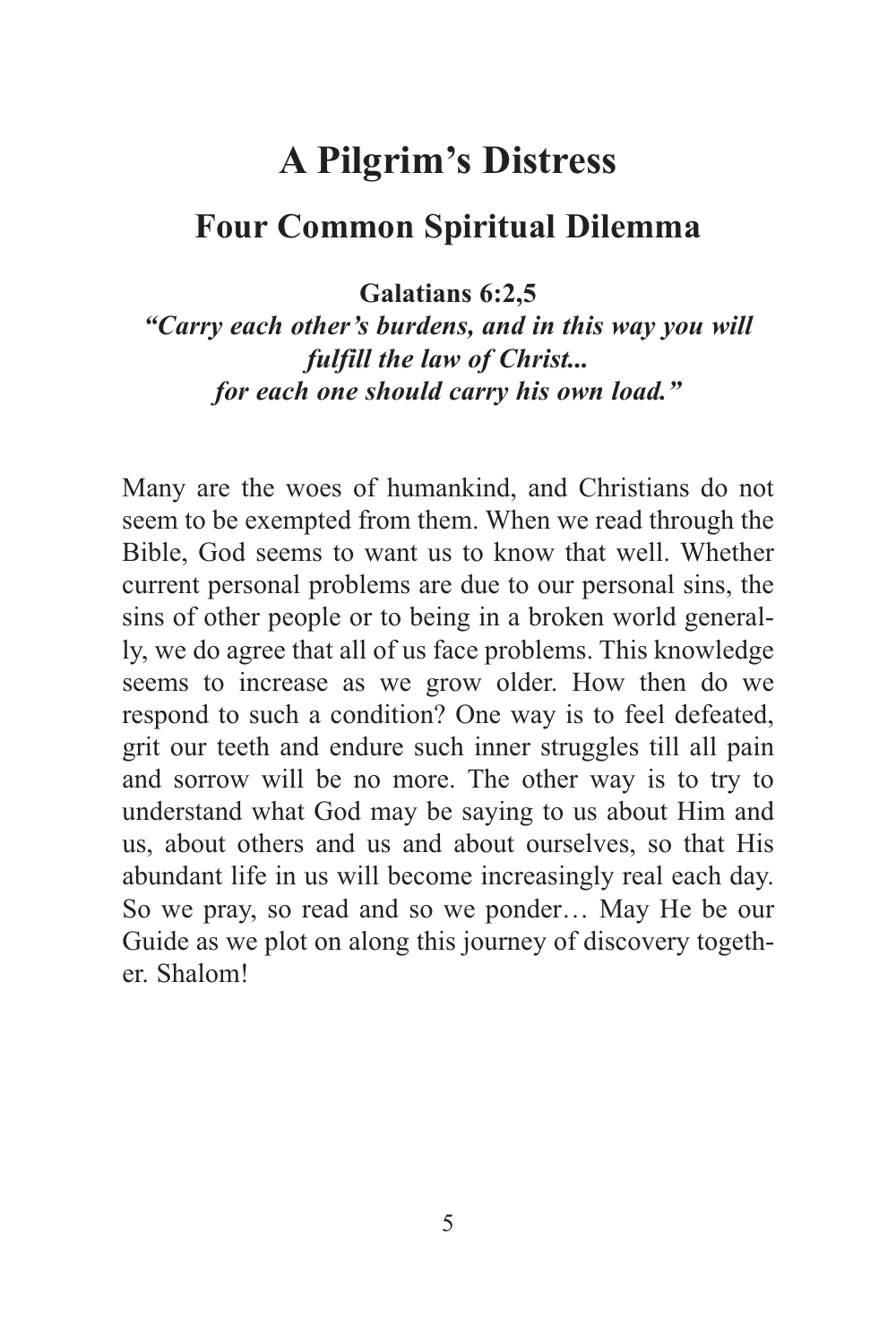- Dilemma 1. Difficulties in maintaining a sense of forgiveness (having been forgiven) and assurance of salvation (having been saved once and for all).
- Dilemma 2. Difficulty in surrendering to God wholeheartedly.
- Dilemma 3. Intellectual doubts and questions that seem to block faith in God.
- Dilemma 4. Difficulties in accepting an imperfect self, church and world.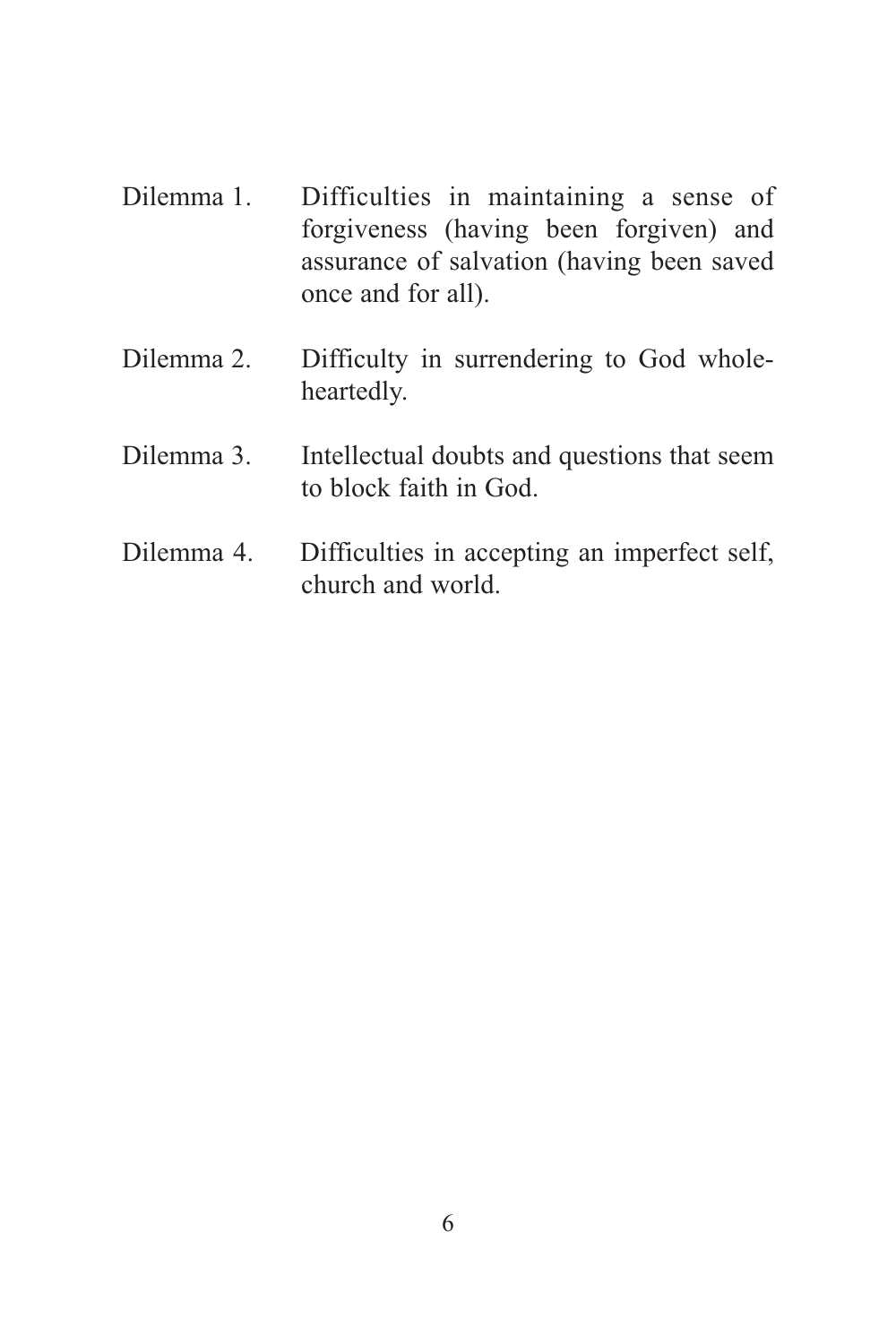#### **Dilemma I**

#### **Difficulties in Maintaining a Sense of Forgiveness and Assurance of Salvation.**

In Romans 8:15-16, Paul teaches us about the witness of the Spirit with our spirit that God is our Father. According to Jewish law, it takes two witnesses to confirm a deed. Then, why is it that many Christians, after being convicted of sin and having repented, still feel that they have not been forgiven? Some feel this guilt again...and again...and again. This condition of *Guilt-Condemnation Anxiety* is often worsened by the accuser's taunts and lies, as in Job's case and confirmed in Rev.12:10. This type of anxiety often creates a deep spiritual and thus emotional and/or mental problem in us. Recall that the whole person consists of body, spirit and soul (1 Thessalonians 5:23). Consequently, when one part suffers, the other parts are affected as well.

#### **Cause of Guilt-Condemnation Anxiety**

A person's spirit can be so scarred and wounded that he cannot understand or feel the Father as He really is e.g. He is just and yet merciful.

In our natural life, a toddler learns a language of relationship and feeling long before he learns the spoken language of the mind. One positive example is that of John the Baptist who jumped for joy in Elizabeth's womb when Elizabeth excitedly greeted Mary, their visiting relative.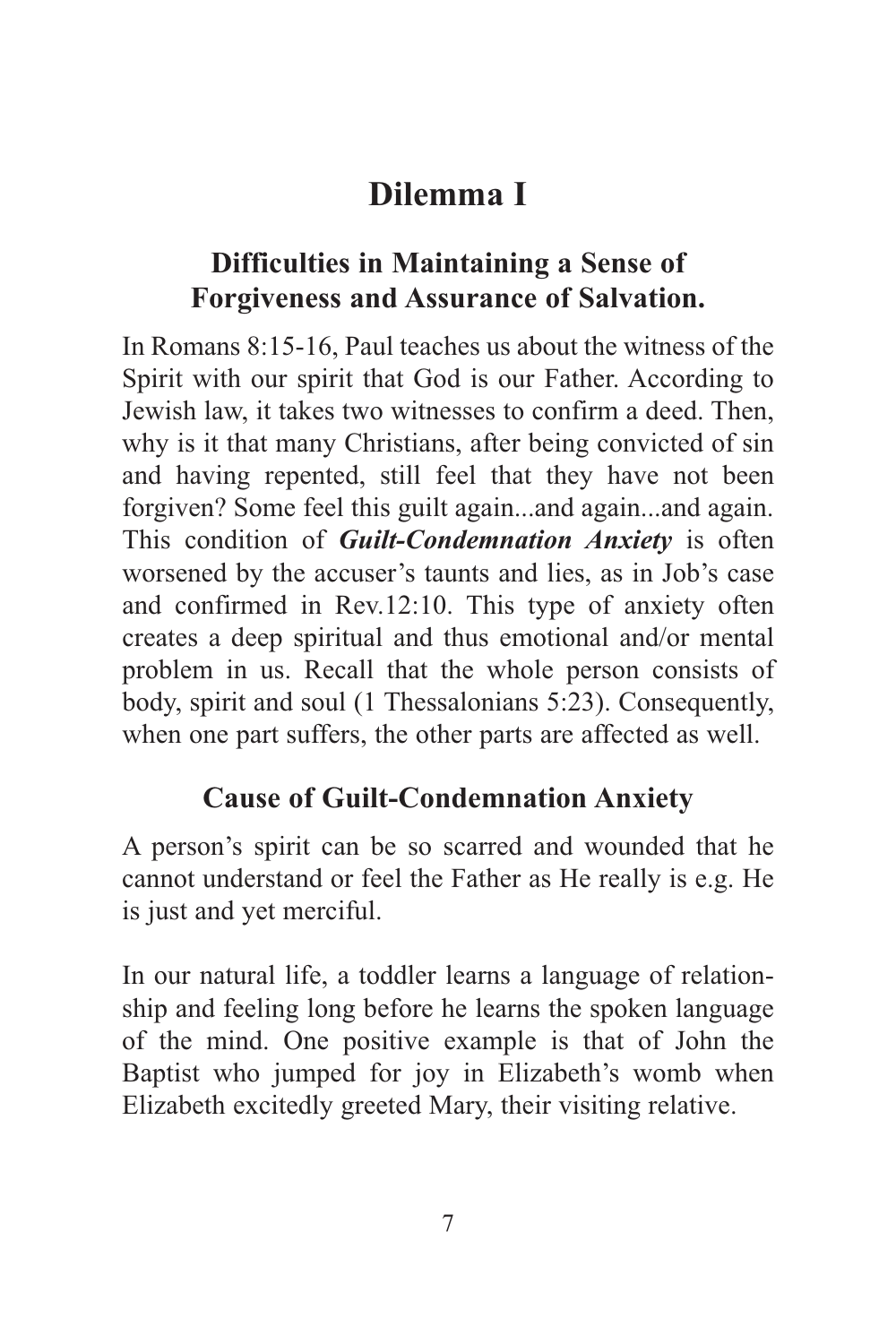Our childhood feelings usually continue to affect the way we understand relationships, whether with God or man, long after we have become adults. If we have a tendency to be moody, to feel unloved, unimportant and isolated from the righteous because of some past hurts or sins, we may have greater difficulty in accepting the fact that God has actually cleansed us once we have repented and asked Him to forgive us (1 John 1:9). Our new life in Christ takes time to grow to a stage where we are able to increasingly exercise a child-like faith in Him, a faith like that of Adam and Eve before the fall, and a faith like that of the Son of God in His Father God.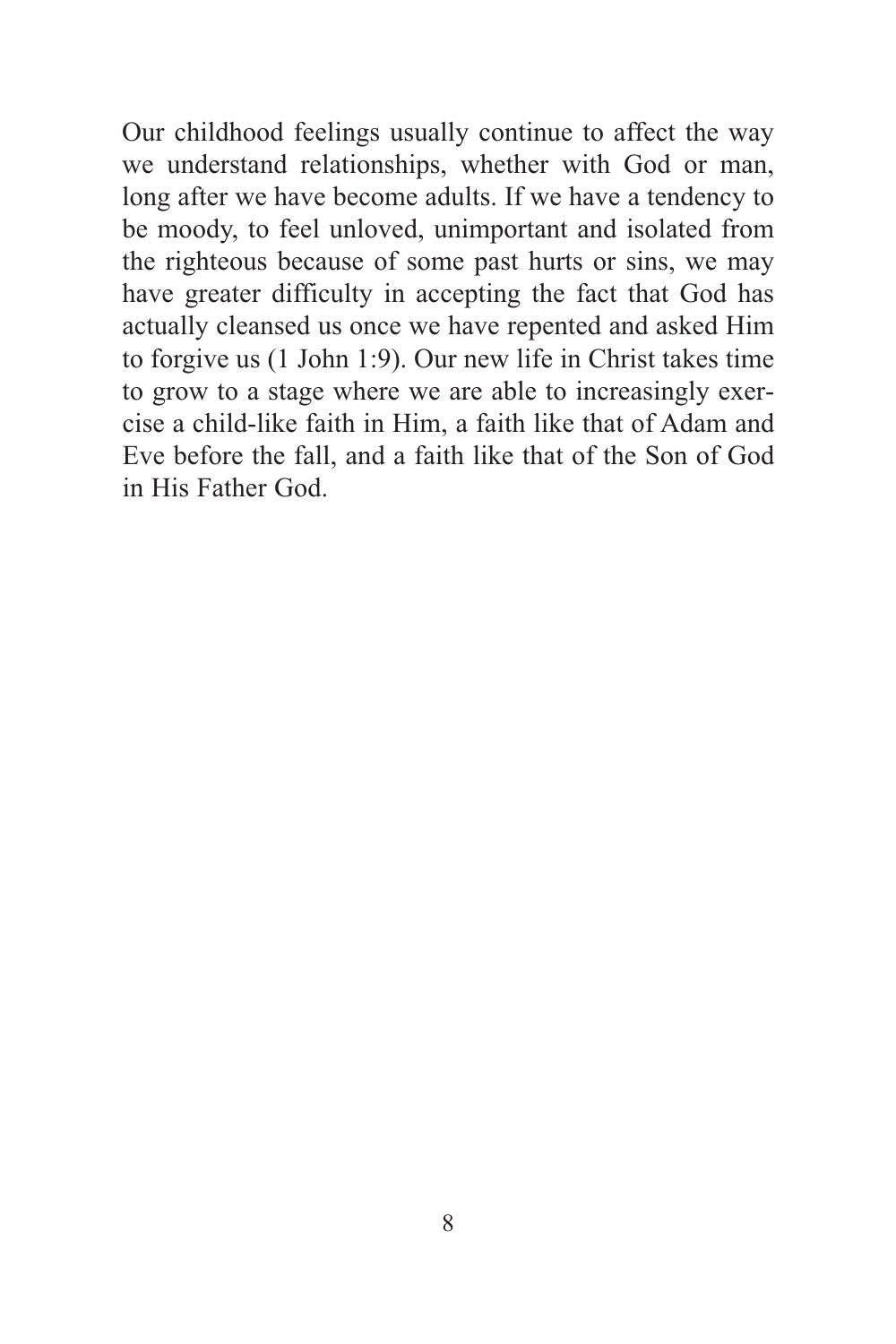#### **Case Study Peter the Fisherman turned Shepherd**

**Let us watch how our Lord Jesus lead the "Heroic-Disillusioned/Cynical Peter through his dilemma of being unable to know and feel God's grace of forgivingness.**

Question 1. Read Luke 22:31-34

#### *How may we describe Peter?*

#### Suggestion:

Peter over-estimated his ability to be loyal to Christ. He appeared to be

- self-opinionated
- unrealistic
- boastful
- rash
- unwilling to take warning seriously and overawed with his own heroic attitude. However, he did try to care for and protect Jesus from harm.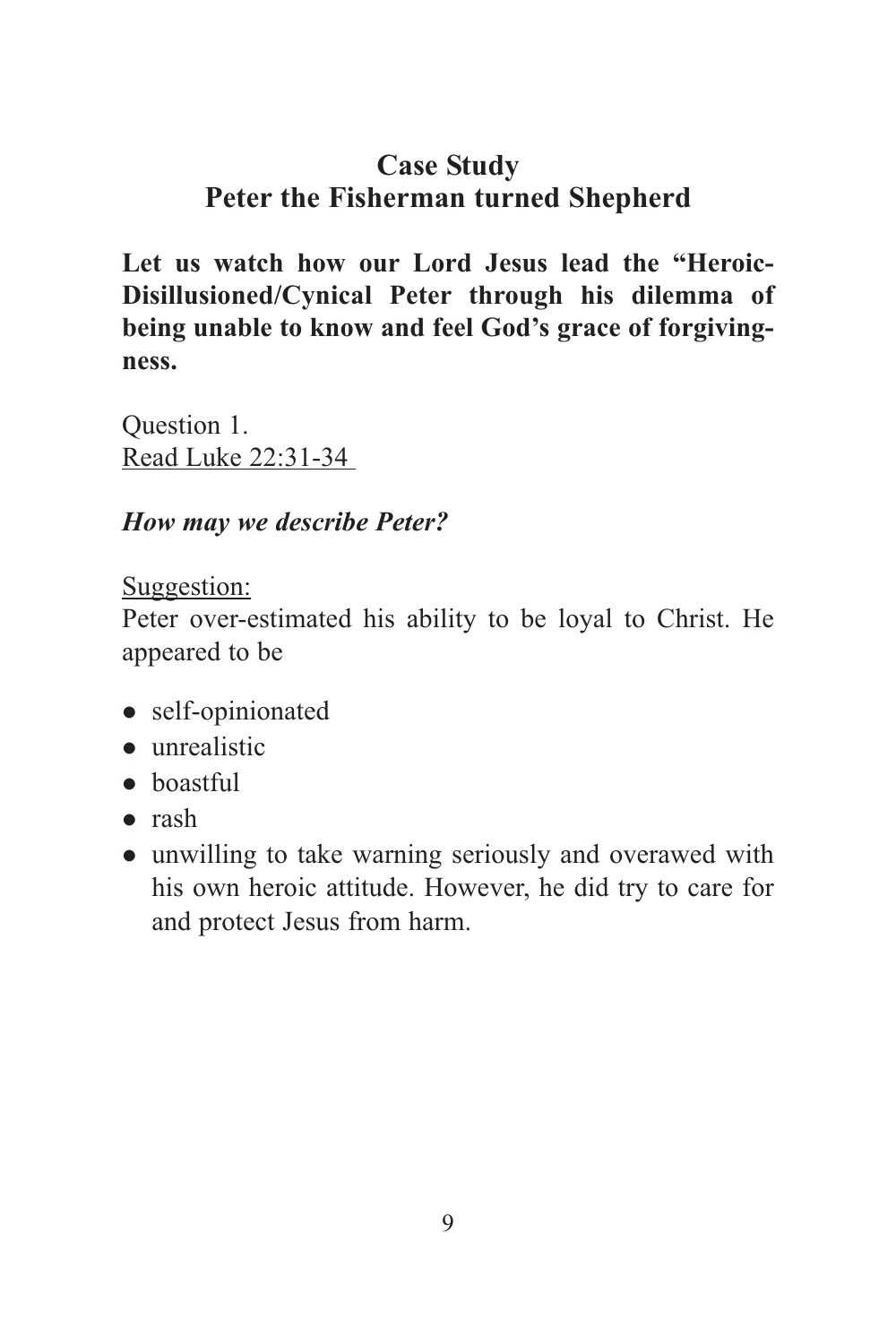Question 2. Read Luke 22:54-62

*What was Peter's main problem?*

Suggestion:

- He took much pride in his own abilities.
- He seemed to have a lack of short-term memory e.g. just a while ago, he pretended he was a stranger to Jesus, he had vouched to be with Jesus all the way, even unto death.
- His cowardly attitude led to his betrayal of a true friend in order to save his own skin.
- He turned to lying at a time of crisis.
- He was impulsive in speech and action.

Did he show remorse that needed to be changed into godly sorrow, which would eventually lead to repentance?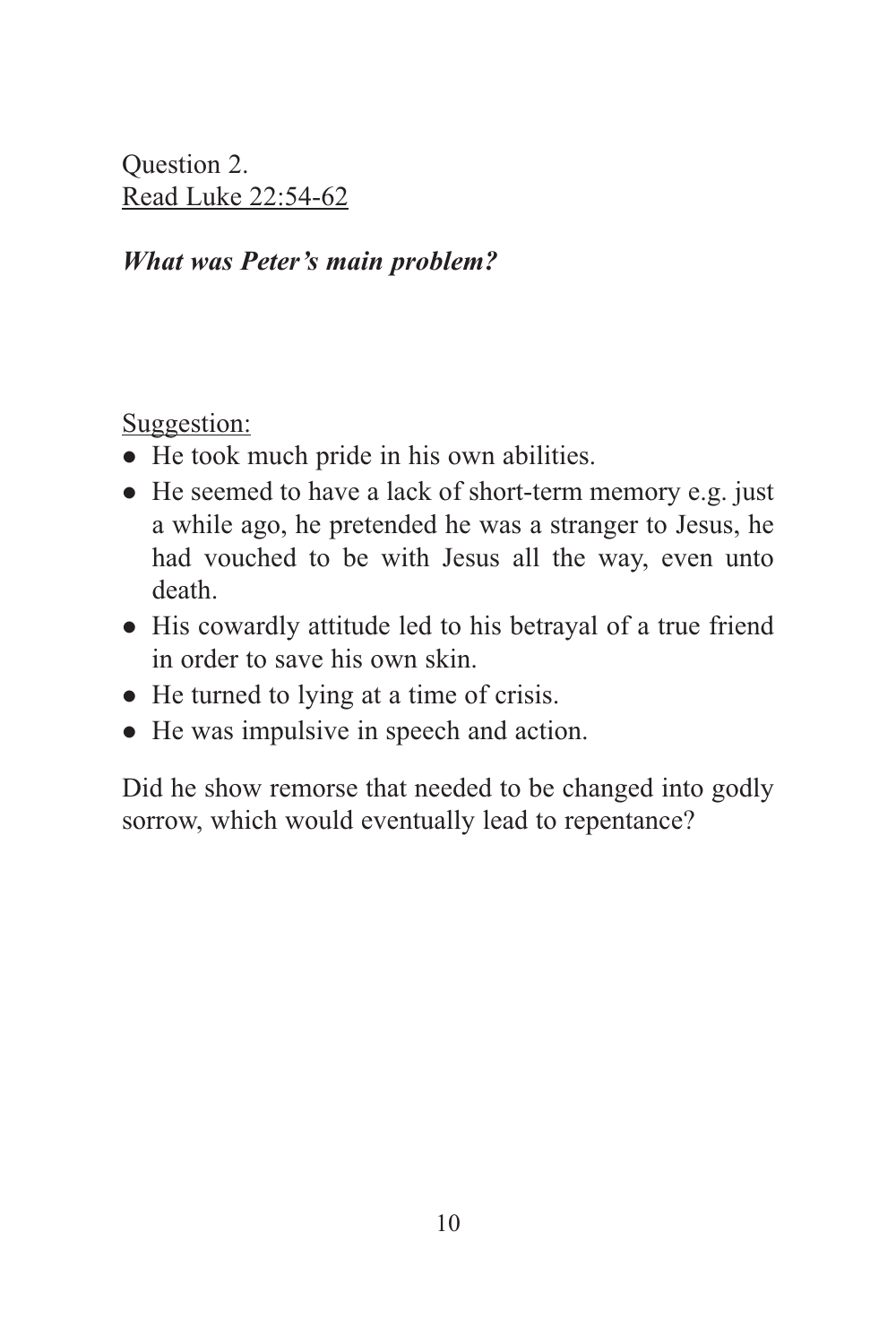Question 3. Read John 21:3

#### *How did Jesus heal and transform Peter?*

#### *Suggestion:*

#### **Confusing Transition**

Jesus is alive! He's for real! It was not Jesus who was a coward for not fighting His captors, Peter was.

By then, Peter was too disillusioned with himself for having failed the Master he loved; he felt unworthy to be His follower, he was certainly not good enough for Jesus!

On the other hand, facing one's real self is not easy...he had become cynical and questioned the practicality of returning to His discipleship. What is better and safer to do in times of confusion? Return to his old trade...fishing. It was something familiar and tangible. After all, he'd been at it for years before meeting Jesus. The "born leader" had an instant group of six followers among his old friends!

#### **Healing of Memories through recognizing Jesus… Actions that reminded Peter of better times with his Master.**

The disciples caught nothing. Jesus arrived and told them to throw the net over at the right side. They obeyed an apparent stranger and caught 153 fishes (compare this event with that in Luke 5:1-11) One of them said to himself,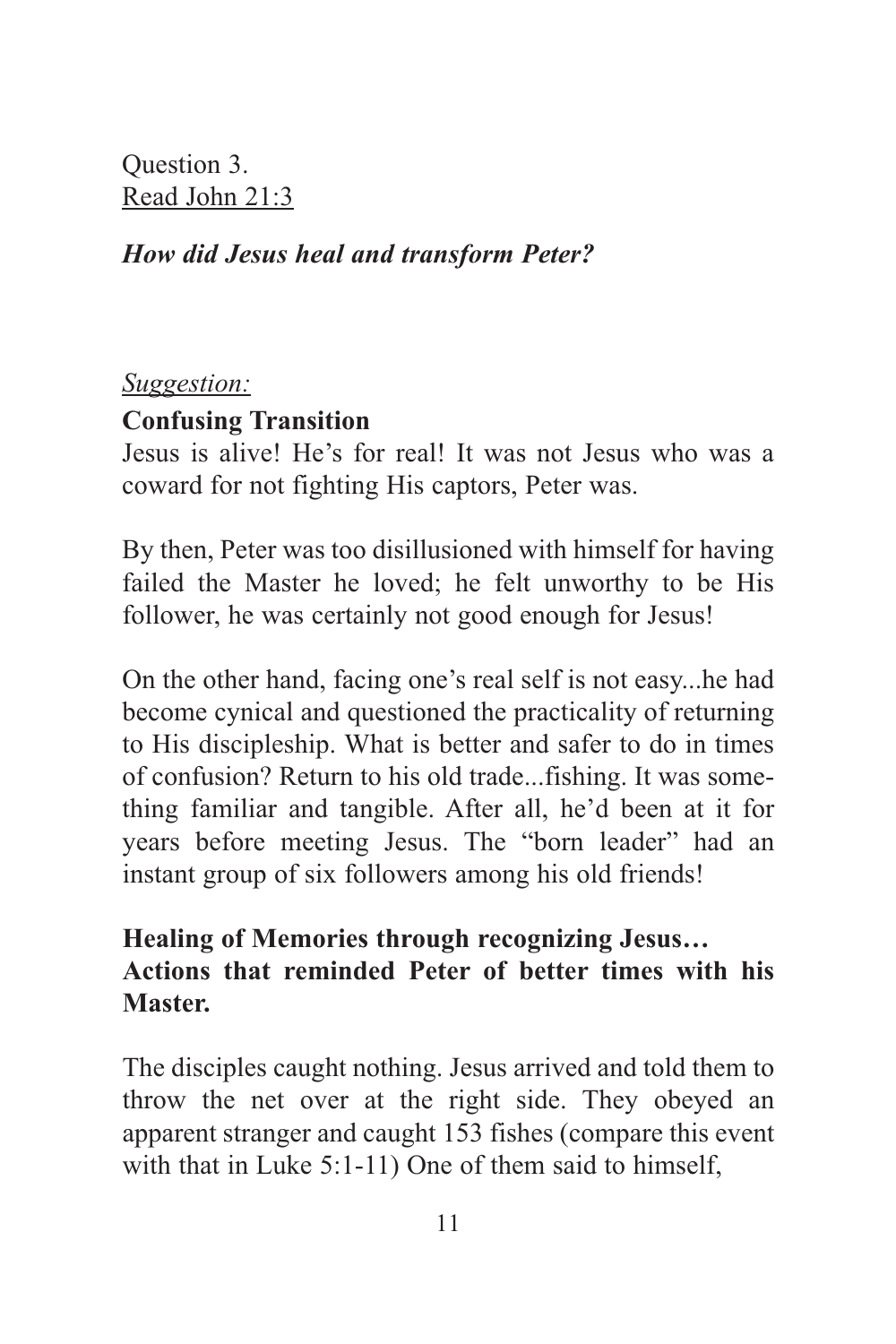*"Wait a minute, I've heard that voice before...I've witnessed such a miracle before...of course! It's Jesus!"*

What did Peter do?

Impulsive as usual, though he did remember to be decently clothed before his Master, he jumped into the water and rushed towards Him, momentarily forgetting the embarrassment of having recently repeatedly denied Him!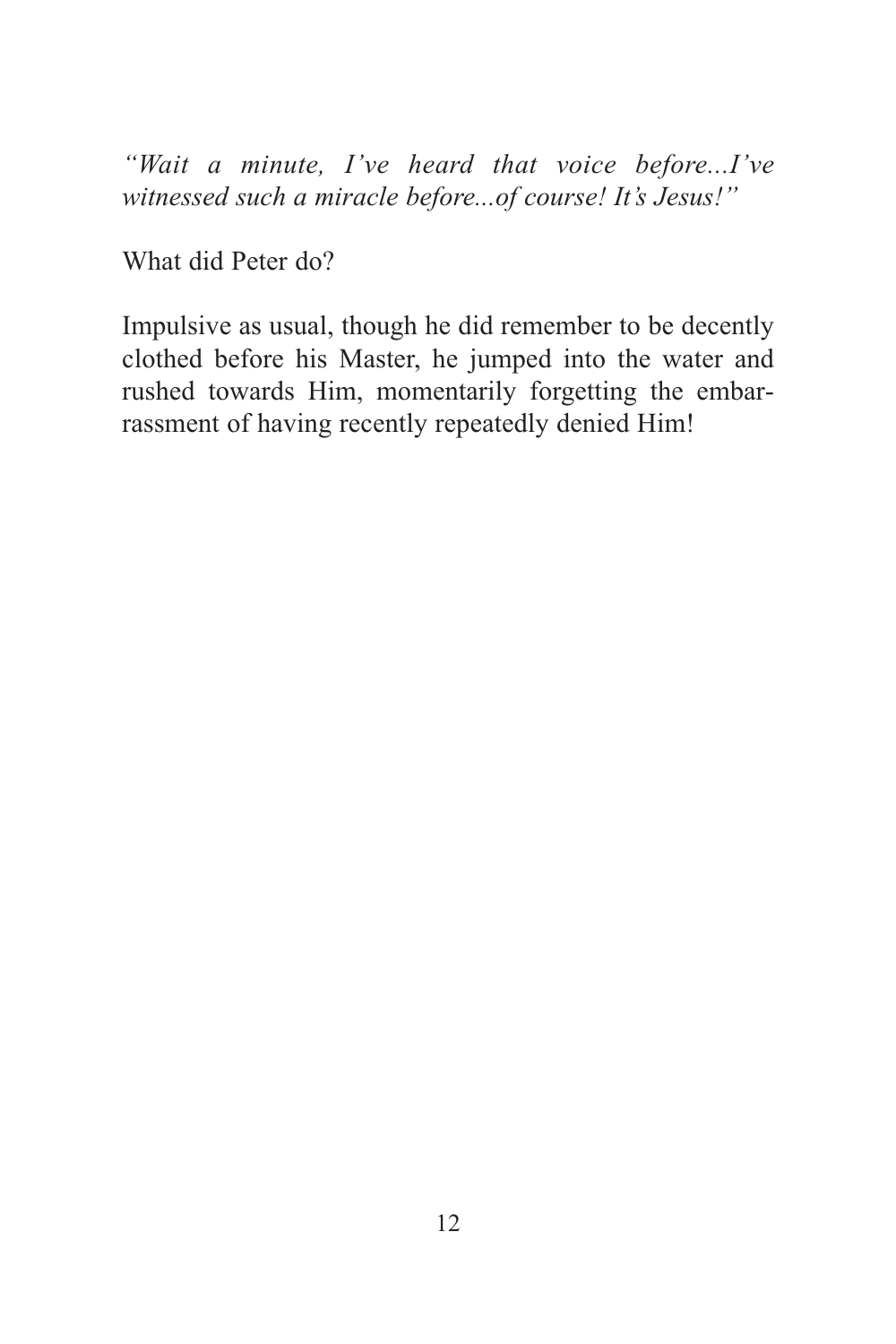Question 4 Read John 21:4-23

#### *How did Jesus Minister to Peter?*

#### *Suggestion:*

However, Jesus, whom they had given up of ever becoming their hero again, cooked breakfast for His tired and bewildered old friends. Beside a fire (there was one in the courtyard of the high priest's house), He performed the familiar *"ceremony"* of the breaking of bread and the sharing of it with His disciples; He broke the fish too and did the same with it, thus reminding them of His manner of ministry...with a difference. Their nets were not going to break with fish any more...their nets would be strong enough to hold all that He led them to catch! On their side, were they willing to be made broken bread for His sake?

Jesus' attention was then focused on Peter, the bullheaded disciple; Jesus gently asked him the same question three times, not once…

*"Peter, do you love (from God's agape to brotherly love) Me more than these…your fishes, your career, your family, your friends…yourself? Peter, am I your Friend of friends?"*

Impatient Peter felt hurt...

*"Why, Lord, Why ask me the same question three times...Don't You trust me? Is it because of my shameful*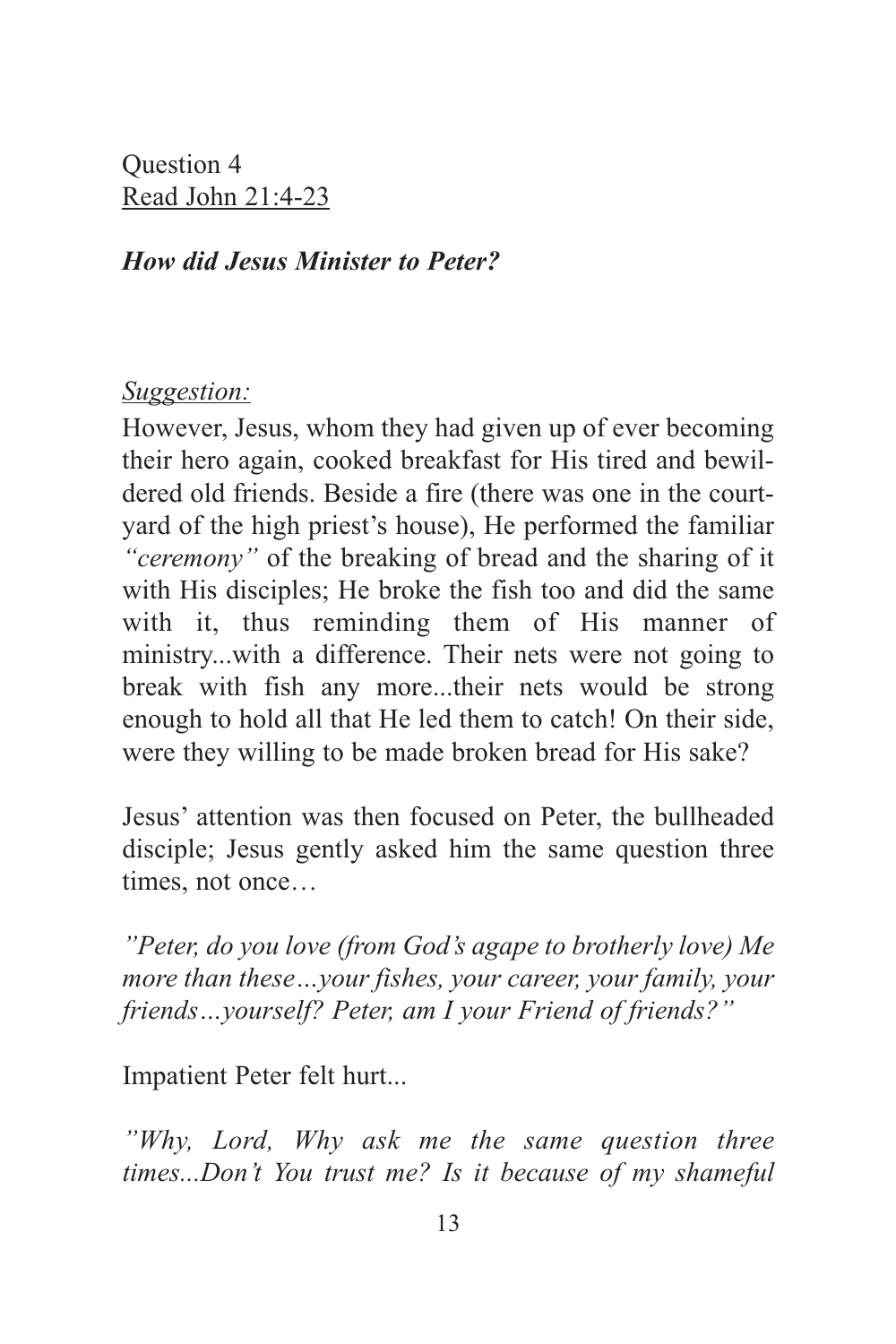*cowardly act towards You, that night, that You do not believe me any more?...My Lord, please forgive me...it grieves me to have denied my love for You...but You know that I really do love You..."*

Yes, the Lord was so gentle (gentleness being a mark of the Holy Spirit's fruit of humility and love) in reassuring Peter of His love for him, and in accepting Peter's love for his Lord. Peter felt forgiven, reconciled and was re-commissioned to feed and care for His lambs and sheep.

What a wonderful ending...but...Peter, as if to illustrate that the reforming of good habits takes time, immediately got into his old attitude of *"running-away-from-unpleasantexperiences"* again when the Master forewarned him of the suffering ahead. One day, he would lose his freedom to go where he wanted; someone else would capture and harm him. He wanted to know why only he had to suffer.

*"What about that fellow behind us...John, the one who's often by your side...would he have to suffer too?"*

Typical Peter, one might say!

Jesus was quick to respond,

*"Peter, mind your own business; never mind about John...you simply follow Me!"*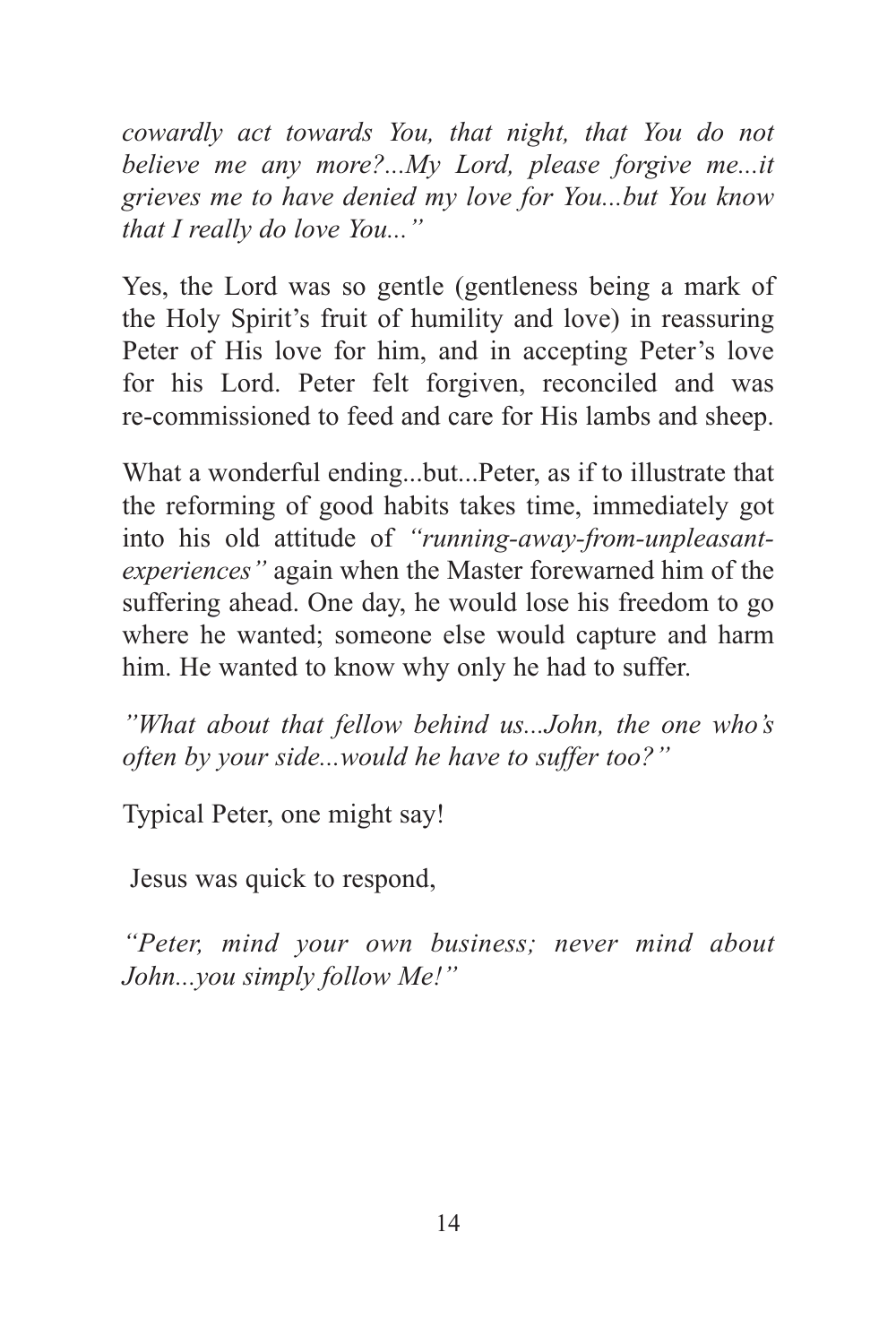#### Question 5

#### *What made the crucial difference in Peter's life?*

#### S*uggestion:*

It is the unchanging friendship of Jesus which gave Peter the courage to take up his own cross (not Jesus' cross), and follow Him! (Tradition has it that humbled Peter asked to be crucified upside down, during the persecution of the early church, since His Master was crucified with His head up.)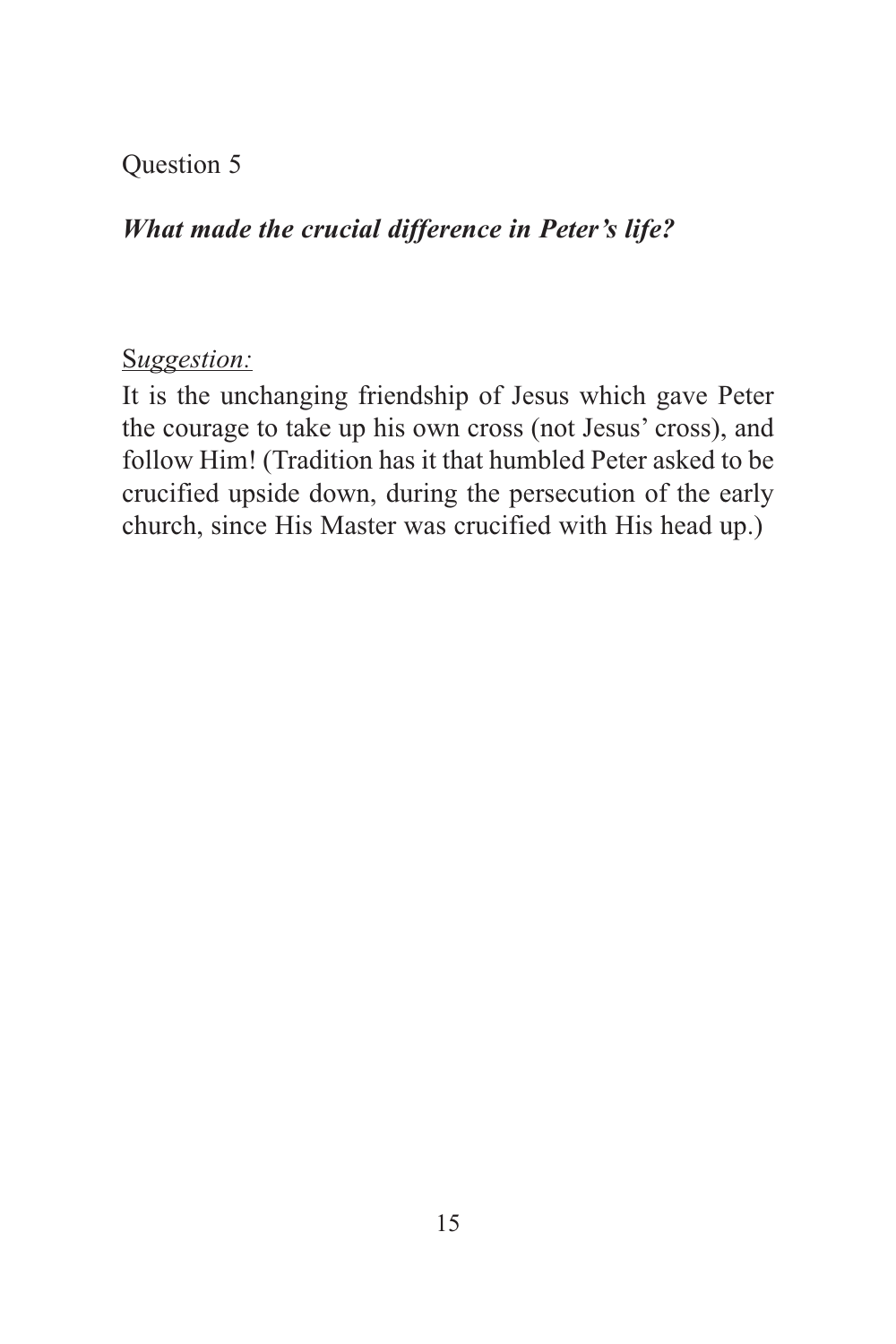Question 6.

#### Read the hymn below:

#### **Lord, you have come to the Lakeshore**

- l. Lord, You have come to the lake shore looking neither for wealthy nor wise ones; You only asked me to follow humbly.
- 2. You know so well my possessions; my boat carries no gold and no weapons; You will find there my nets and labor.
- 3. You need my hands, full of caring Through my labors to give others rest, And constant love that keeps on loving
- 4. You, who have fished other oceans, Ever longed for by souls who are waiting, My loving friend, as thus You call me.

Chorus:

O Lord , with Your eyes You have searched me, and while smiling have spoken my name; now my boat's left on the shoreline behind me; by Your side I will seek other seas.

United Methodist Hymnal No.344

#### *"What is the Master saying to me?"*

Pause and Reflect

Journal your answer to Him.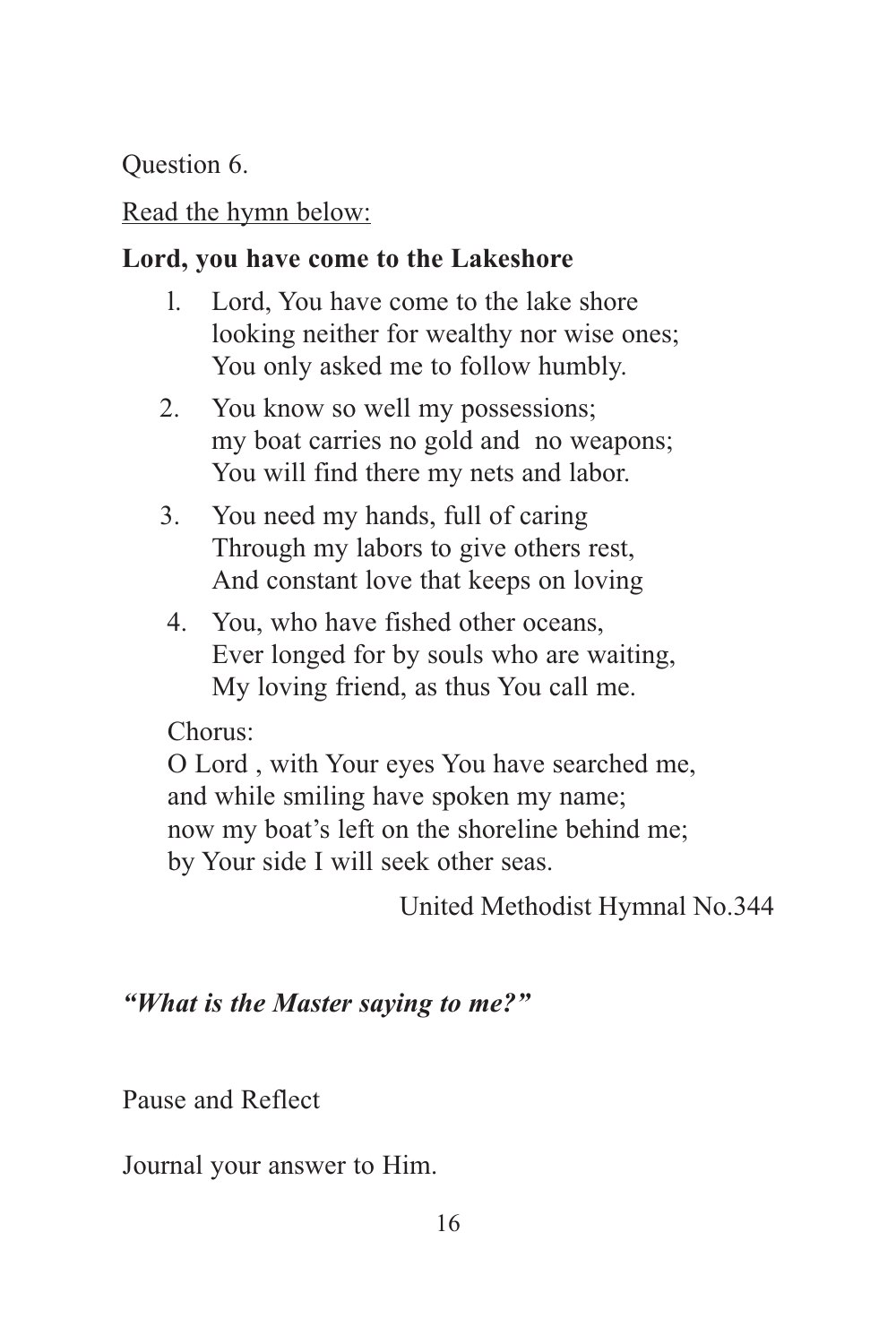#### **Guidelines for Receiving His Healing Grace**

[\*From *Friends of the Bridegroom,* a Reconre Pulication, p.179-180]

- 1. Pray with a trusted friend or counsellor for healing from past hurts.
- 2. Make a list of incidents which are troubling you in order to differentiate between your true and false guilt related to those incidents.
- 3. Forgive those who have sinned against you, and receive God's forgiveness for your resentment or other sins against that person.

You may like to use the booklet on \**Forgiveness and Reconciliation,* a Reconre Publication) to guide you.

- 4. Confess all known and unknown sins, including any occultic associations.
- 5. Claim God's promises in the written word literally, for example, 1 John 1:9. True guilt is washed away in a split second after confession but false guilt haunts us by its power to trap us in a vicious cycle of self-condemnation and confession of 'false guilt' (which is one of the common causes/symptoms of chronic depression).
- 6. Reject Satan's lies in Jesus' Name instead of letting anxious feelings weigh us down and stop us from living joyfully in Him.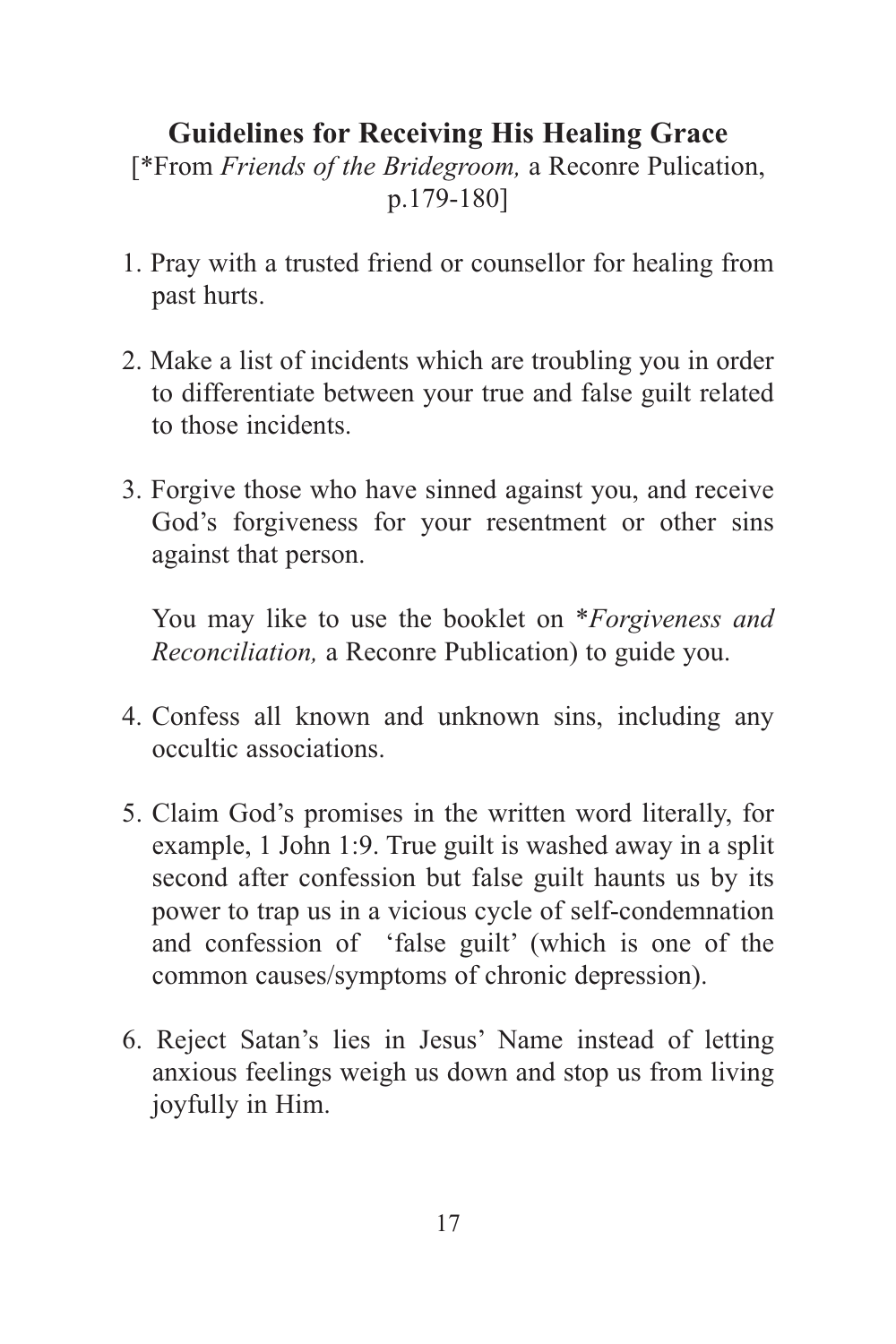Some of Satan's lies may sound like this:

- \* "You were not sincere enough when you repented."
- \* "You are not good enough for God to forgive you."
- \* "God does not really love you because you still feel so terrible."
- \* "How can you be so sure that you are already saved?"

We may have to repeatedly reject the enemy's lies throughout our pilgrimage on earth. If he did not leave Jesus our Saviour alone, he will probably not leave us alone too. We have the example of Jesus to follow, i.e. remember relevant parts of God's word and use it as the sword of the Holy Spirit. I find it helpful to speak out the appropriate Scripture verse or passage aloud. The armour of God mentioned in Ephesians 6:10-18 is actually Jesus Himself. Hence, consciously putting on or acknowledging His presence in our lives each day helps us affirm His victory over sin, death and the evil one, on our behalf. Jesus restated this in His high priestly prayer in John 17:11-15. Both portions of Scriptures remind us that the Name (which signifies the character and authority of the person) of the Son of God is our Protector.

7. Give thanks to our Father for His faithfulness to His people.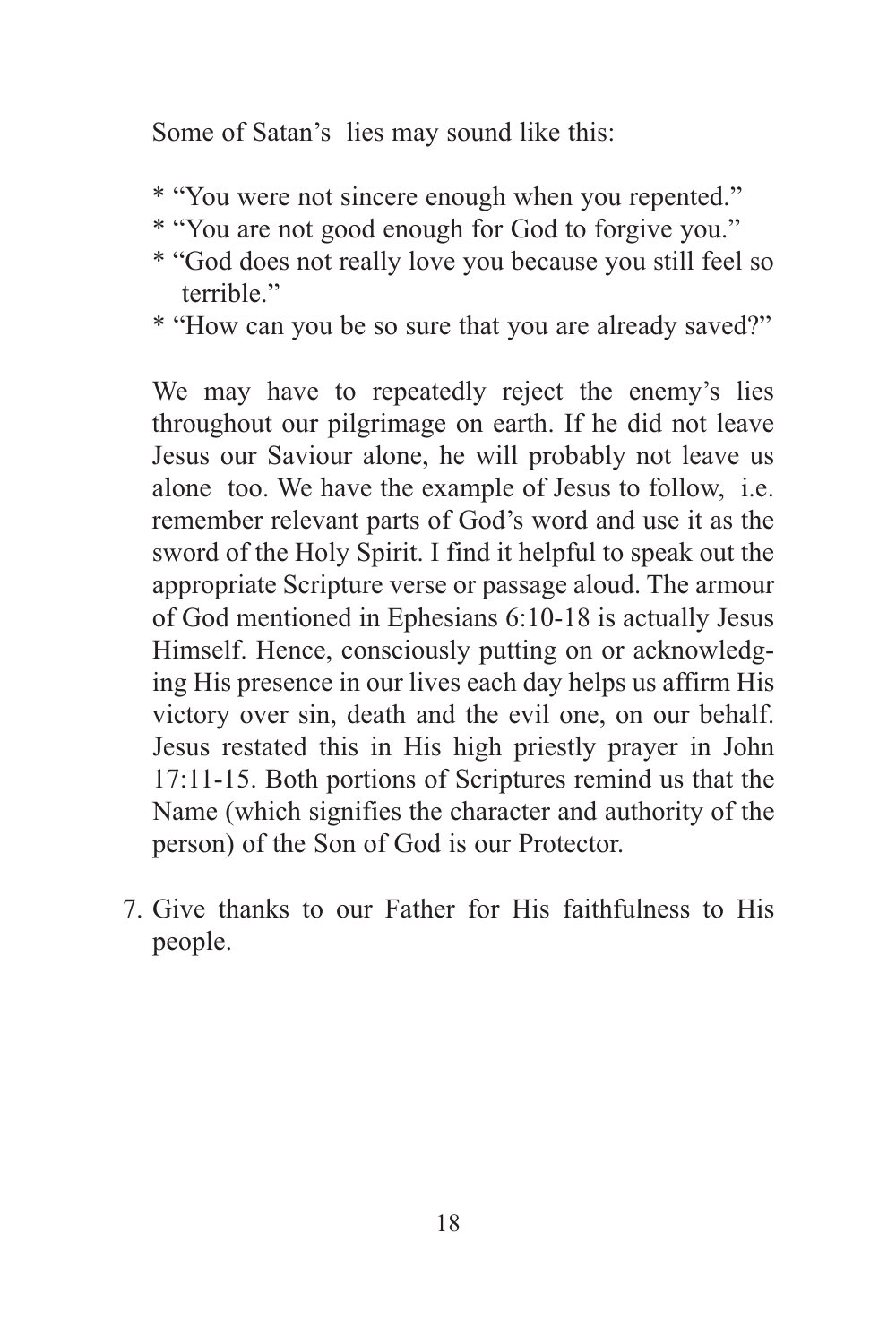#### **Reflection**

- 1. What was Peter's sin(s) in Luke 22?
- 2. How did Jesus show He had forgiven Peter?
- 3. Why did Peter return to his former job?
- 4. Are you more like Judas or like Peter or neither?

How sure are you about it? What do others know of you?

What are you going to do about it?

#### OR

If you are already trying to be as loyal to the Lord Jesus as you know how, rejoice for He is rejoicing too!